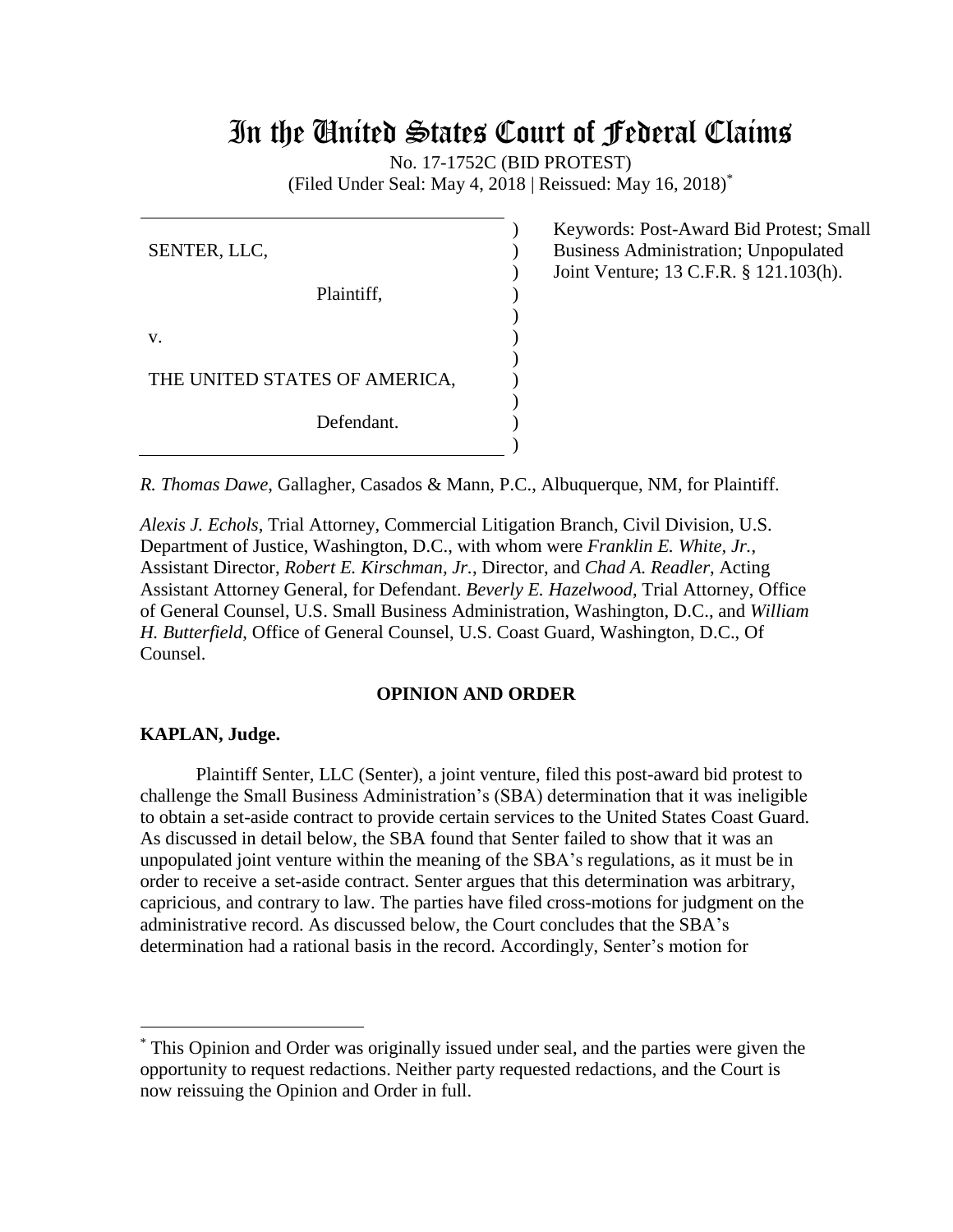judgment on the administrative record is **DENIED** and the government's cross-motion for judgment on the administrative record is **GRANTED**.

# **BACKGROUND**

## **I. Relevant SBA Regulations Regarding Joint Ventures**

In accordance with the Small Business Act, the SBA is charged with promulgating "detailed definitions or standards by which a business concern may be determined to be a small business concern for the purposes of this chapter or any other Act." 15 U.S.C. § 632(a)(2)(A) (2012). Pursuant to this statutory authority, the SBA has issued regulations that "define whether a business entity is small and, thus, eligible for Government programs and preferences reserved for 'small business' concerns." 13 C.F.R. § 121.101(a) (2017).

As relevant here, the SBA's regulations include detailed specifications regarding the circumstances in which a joint venture (JV) may be awarded a set-aside contract. See id. § 124.513; see also id. § 125.8 (describing the requirements a joint venture must satisfy to submit an offer on a set-aside procurement); id. § 121.103(h) (describing the circumstances in which the SBA considers JV partners to be affiliated for purposes of determining size).

One of these requirements prohibits the JV entity itself from employing the "individuals intended to perform contracts awarded to the joint venture."<sup>1</sup> Id. § 121.103(h). Therefore, for a JV to be eligible for a set-aside contract, the employees performing substantive work on the contract must be employed by the JV's members, not the JV entity.<sup>2</sup> See id. Such a JV is considered "unpopulated" under the regulations. Id. By contrast, a "populated" JV has "its own separate employees to perform contracts awarded to the joint venture." Id. Populated JVs are not eligible for set-aside awards. See id.

This requirement is of recent vintage, having been promulgated on July 25, 2016. See Small Business Mentor Protégé Programs, 81 Fed. Reg. 48,558, 48,578 (July 25, 2016). Id. It went into effect on August 24, 2016. Id. at 48,558.

# **II. The Procurement at Issue**

# **A. The Solicitation**

On July 21, 2017, the Coast Guard issued solicitation HSCG23-17-R-MCM022, a request for proposals (RFP) seeking a contractor to provide "support services" at Coast

<sup>&</sup>lt;sup>1</sup> This requirement applies only when the JV "exist[s] as a separate limited liability company or other separate legal entity." See 13 C.F.R. § 121.103(h).

 $2$  The regulations do permit a JV to "have its own separate employees to perform administrative functions." 13 C.F.R. § 121.103(h).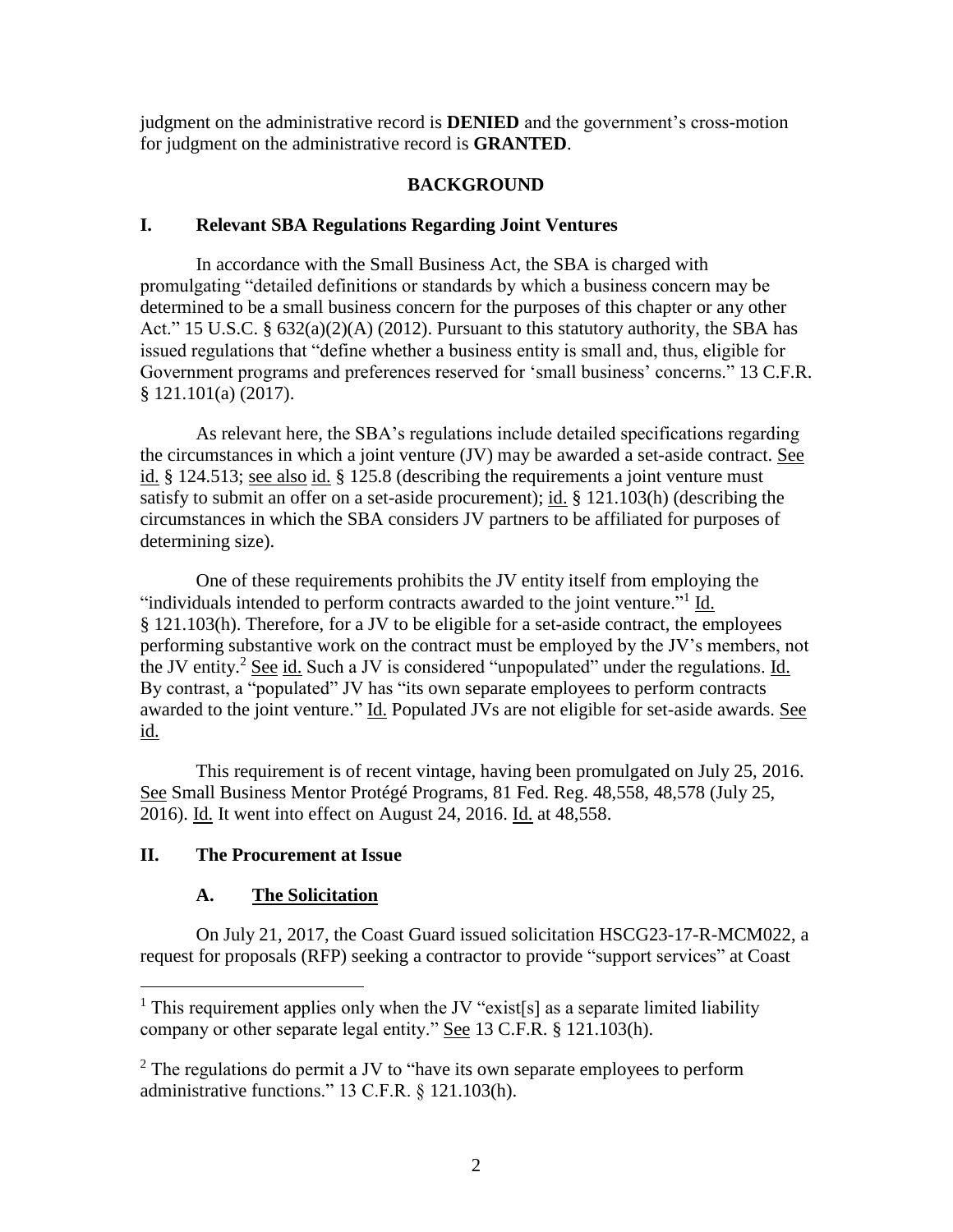Guard headquarters. Admin. R. (AR) Tab 16 at 313. These services would include (among other things) "analysis, design, development, evaluation[,] and implementation services for performance improvement products for the U.S. Coast Guard (USCG) Office of Cutter Forces (CG-751)." Id. The RFP contemplated the award of an Indefinite Delivery Indefinite Quantity (IDIQ) contract with a one-year base period and four oneyear option periods. Id. at 313–14; see also id. at 231, 236. The contract was set aside for section 8(a) small businesses as approved by the SBA. See id. at 313 ("This requirement is covered under FAR 19.805 Competitive 8(a)."). Senter was the incumbent contractor for the RFP. See id. Tab 27 at 786.

# **B. Senter's Pre-Proposal Communications with the SBA**

## **1. The April 7, 2016 Proposed Joint Venture Agreement**

On April 7, 2016, one of Senter's members, Sylvain Analytics, Inc. (Sylvain), sent a letter to the SBA titled "Letter of Request for Joint Venture."<sup>3</sup> Id. Tab 38 at 878. At this point, the SBA's D.C. office was apparently responsible for processing Sylvain's request. See id. Tab 35A at 836. Sylvain would be the JV's lone 8(a)-approved member. See id. Tab 42 at 906.

The letter included, for the SBA's "review and approval," a copy of Senter's proposed joint venture agreement (hereinafter, the "proposed JV agreement"). Id. Tab 38 at 878; see also id. Tab 47 (copy of the proposed JV agreement). The proposed JV agreement stated that the Senter JV would have two members: Sylvain, owning 51% of the JV, and Entereza, Inc. (Entereza), owning the remaining 49%. Id. Tab 47 at 1002. In a section titled "Purpose," the proposed JV agreement described Senter as a "populated Joint Venture limited liability company" that would "be populated with its own employees." Id. at 1001. Further, it noted that "[t]he purpose of this populated Joint Venture" was " to bid upon [an] anticipated solicitation . . . for follow-on work to [the] current prime contract" held by Senter. Id.

In a section titled "Contract Performance," the proposed JV agreement also noted that "[t]he staffing under this populated joint venture will be maintained by the joint venture company, Senter, LLC." Id. at 1003. Under this arrangement, the "Managing Venturer [Sylvain] w[ould] gain experience in managing a company," while the "Partner Venturer[] [Entereza] w[ould] perform business development assistance services to the Managing Venturer." Id. (emphasis omitted).

## **2. The August 29, 2016 Revised JV Agreement**

 $\overline{a}$ 

Between April 2016 and July 2016, several individuals in the SBA's D.C. office reviewed the proposed JV agreement. See id. Tab 38 at 874–77 (review checklists). The

 $3$  The letter is dated March 24, 2016, but was apparently signed on April 7, 2016. See AR Tab 38 at 878.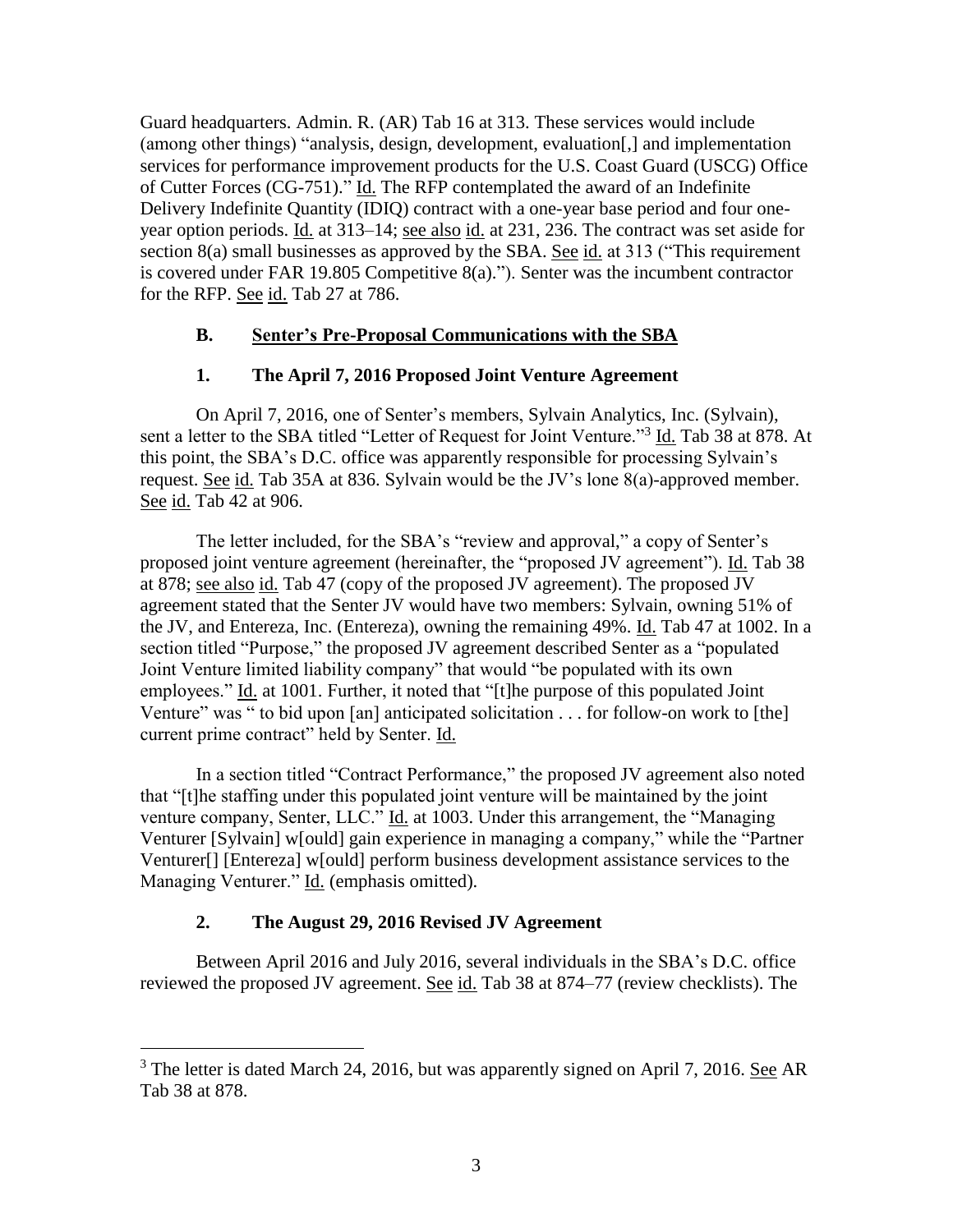reviewers's remarks indicated that the proposed JV was considered a populated one. See id. at 874–75.

On August 29, 2016, Sylvain submitted a revised JV agreement for the SBA's review (hereinafter, the "revised JV agreement"). See id. Tab 34 at 832–35; see also Def.'s Cross-Mot. for J. Upon the Admin. R. & Resp. to Pl.'s Mot. for J. Upon the Admin R. (Def.'s Mot.) at 5, ECF No. 28 (observing that "[o]ver the course of the SBA review, including discussions with the SBA, Senter submitted several iterations of the joint venture agreement").

In the revised JV agreement, the "Purpose" section had been changed to state that the JV would "be unpopulated with its own employees." AR Tab 34 at 832. Likewise, in the "Contract Performance" section, the revised agreement stated that "[t]he staffing under this unpopulated joint venture will be maintained by the joint venture company, Senter, LLC."<sup>4</sup> Id. at 834. As in the proposed JV agreement, however, the "Contract Performance" section continued to state that the "Managing Venturer [Sylvain] w[ould] gain experience managing a company," while the "Partner Venturer[] [Entereza] w[ould] perform business development assistance services to the Managing Venturer." Id. (emphasis omitted).

# **3. The August 31, 2016 Approved JV Agreement**

Sylvain subsequently submitted another updated JV agreement on August 31, 2016 (hereinafter, the "approved JV agreement"), which contained further changes regarding whether Senter was populated or unpopulated. Id. Tab 33 at 824–31. Thus, the "Purpose" section of the approved JV agreement described Senter simply as an "unpopulated Joint Venture limited liability company," and no longer mentioned the source of Senter's employees. Id. at 824.

Further, in the "Contract Performance" section, the approved JV agreement dispensed with the general discussion of the members' roles and included new language stating that "51 percent of the work will be done through [Sylvain] and 49 percent of the work will be done through Entereza." Id. at 826. Further, it specifically noted that Sylvain would "provide the Project Manager, the Systems Architect[,] and the Software Developer," while Entereza would "provide the Instructional Designer and the Curriculum Developer." Id.

On the other hand, as with the proposed JV agreement (but not the revised JV agreement), the Contract Performance section of the approved JV agreement also included a sentence stating that "[t]he staffing under this populated joint venture will be maintained by the joint venture company, Senter, LLC." Id. (emphasis added).

 $\overline{a}$ 

<sup>&</sup>lt;sup>4</sup> The Court notes that these changes appear to indicate some confusion regarding the meaning of the term "unpopulated" in this context.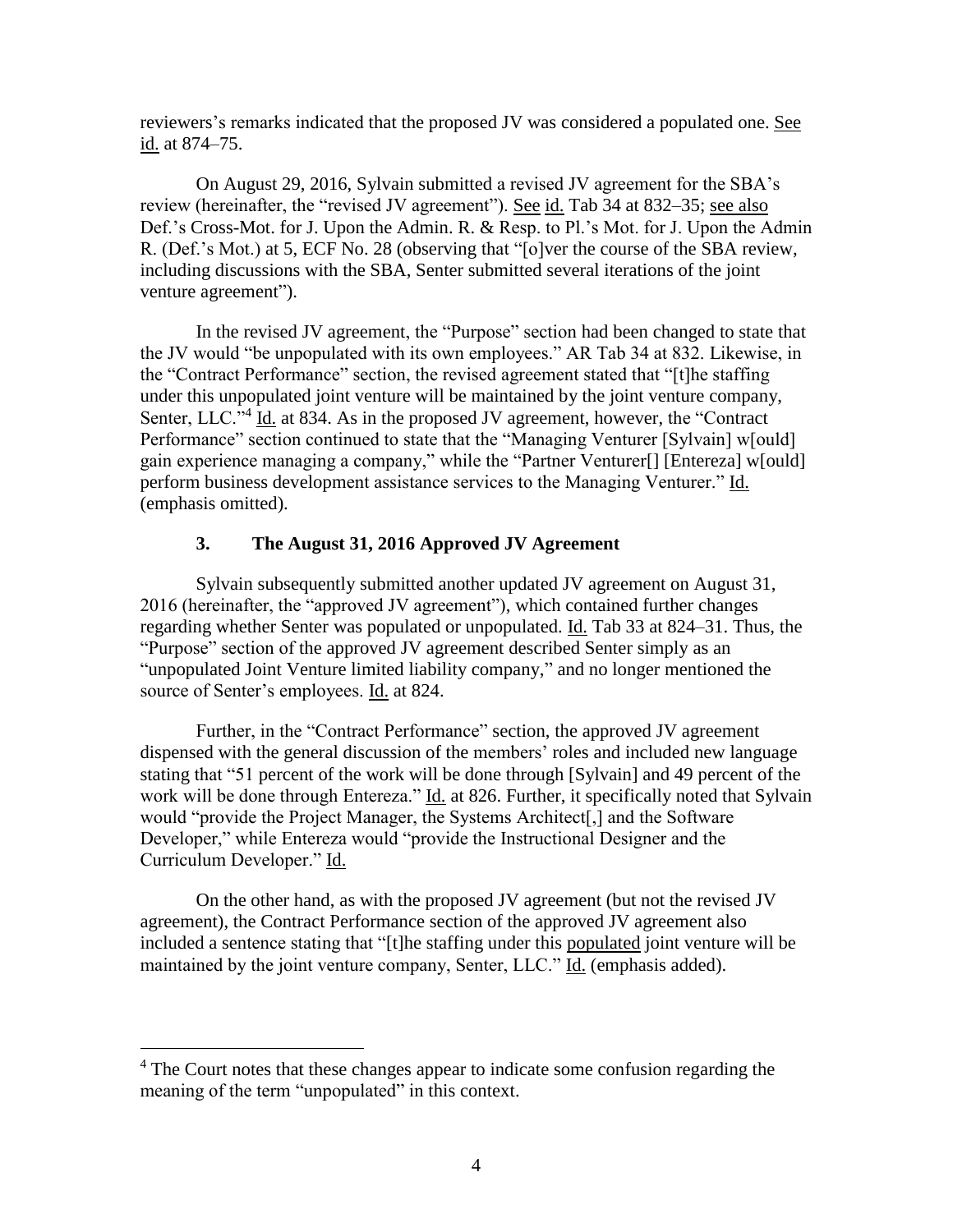## **C. The SBA's Approval of the August 31, 2016 Agreement**

On September 1, 2016, a Business Opportunity Specialist at the SBA, Elsie Price, issued a memorandum recommending approval of the August 31, 2016 JV agreement. See id. Tab 38 at 880–83; see also Def.'s Mot. at 6 (observing that the "SBA issued its approval of Senter's final joint venture agreement" on September 1, 2016). The memorandum focused almost entirely on Sylvain's and Entereza's sizes, and did not mention the JV's status as populated or unpopulated. See AR Tab 38 at 880–82. Some time thereafter, District Director Antonio Doss advised Sylvain that its request to "enter into" a JV had "been approved." Id. at 879.

Several months later, on April 7, 2017, Sylvain apparently relocated, and the SBA's Richmond, Virginia office became responsible for administering its file. See id. Tab 35A at 836.

# **D. Senter's Proposal and the SBA's Eligibility Determination**

## **1. Initial Review and the SBA's Request for an Addendum**

Senter submitted its initial proposal to the Coast Guard on August 18, 2017. Id. Tab 24 at 608. After receiving proposals, the Coast Guard amended the RFP. Id. Tab 21 at 516. Senter then submitted a revised proposal on September 8, 2017. Id. Tab 25 at 764.

A few days later, on September 14, 2017, the Coast Guard requested an eligibility determination from the SBA regarding Senter, which the Coast Guard had determined was the apparent successful offeror. Id. Tab 35A at 836. Upon review, the SBA determined that Senter had not filed a necessary addendum to its JV agreement. Id. Tab 43 at 942; see also id. Tab 35A at 836. Specifically, the SBA found that because the Coast Guard contract would be the second contract awarded to Senter, Senter was required under 13 C.F.R. § 124.513(e) to file an addendum "setting forth the performance requirements on that second . . . contract." See id. Tab 43 at 942 (quoting 13 C.F.R.  $$124.513(e)(2)$ ).

Accordingly, on September 20, 2017, an SBA Business Opportunity Specialist, Igor Soares, sent an email to Sylvain's principal, Ray Sylvain, informing him of the SBA's conclusions and stating that "[i]f you choose to send [an addendum] prior to award date, SBA does not guarantee that it will be processed in time." Id.

Mr. Soares attached a "JV Addendum District Office Checklist" to the email. Id. at 943–45 (capitalization altered). The checklist included several boilerplate provisions with brackets indicating information Senter needed to provide. See id. One of these provisions read as follows:

The joint venture addendum is an UNPOPULATED SEPARATE ENTITY JOINT VENTURE as was certified to SBA by [Name of JV, 8(a) firm and JV Partner]

Id. at 944.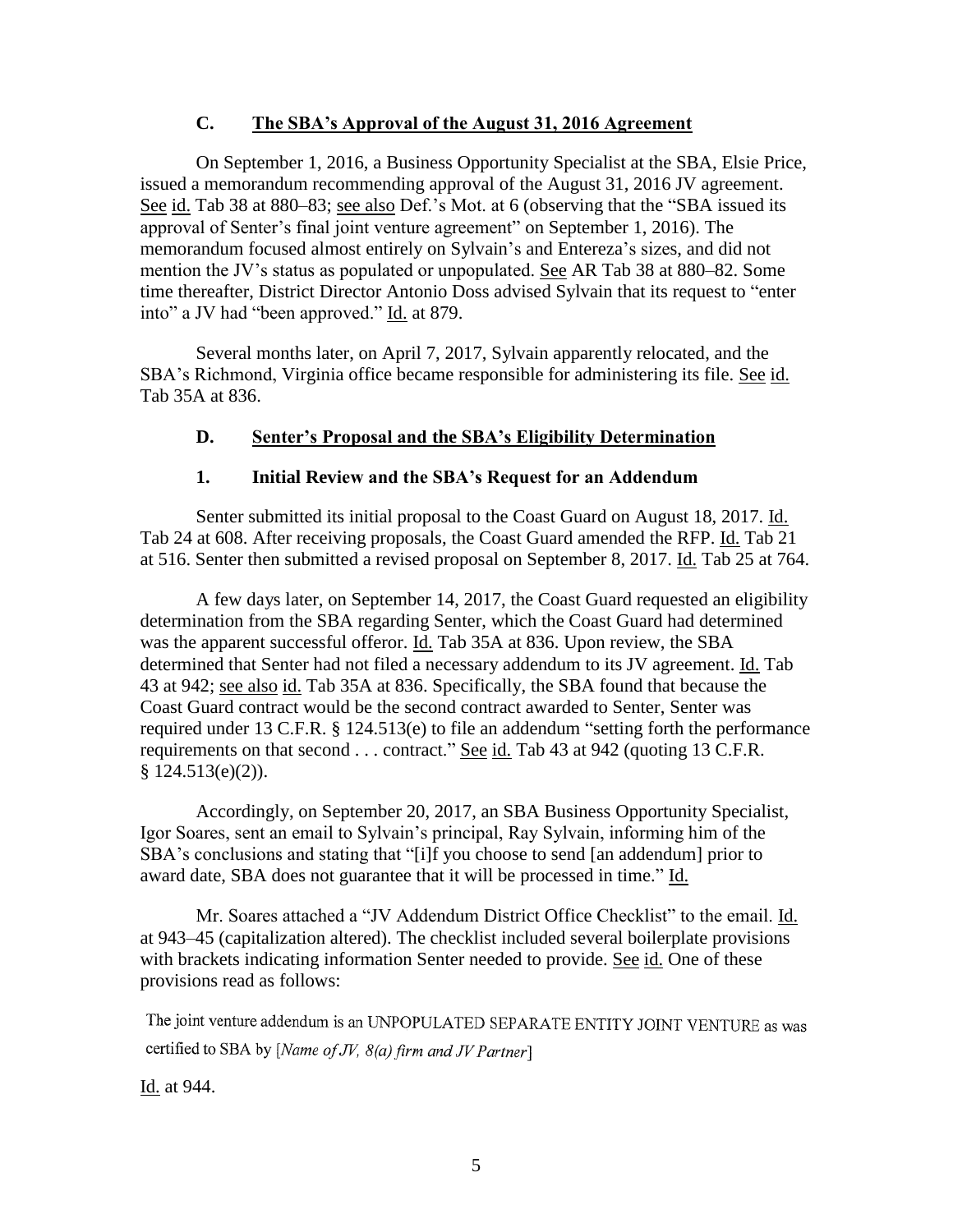Further, the JV Addendum Checklist instructed Senter to state that it had "amend[ed] and revise[ed]" its JV agreement in several specified ways. Id. As relevant here, the checklist instructed Senter make the following changes:

1. Under Section 1, the paragraph titled "Purpose of the Joint Venture" shall read as follows: (insert paragraph from Joint Venture Agreement)

. . .

3. Paragraph 9 "Performance of Work" shall read as follows: (insert paragraph from Joint Venture Agreement)

"The work share of the Joint Venture member will be split in the following manner:

| 8(a) Firm | % of work share |
|-----------|-----------------|
|           | % of work share |

Id.

#### **2. Senter's Draft Addendum**

Mr. Sylvain apparently drafted an addendum on Senter's behalf and delivered it to the SBA that same day. See id. Tab 32 at 822–23 (addendum with digital signature dated September 20, 2017).

In line with the JV Addendum Checklist, the addendum included the boilerplate sentence stating that "[t]he joint venture addendum is an UNPOPULATED SEPARATE ENTITY JOINT VENTURE as was certified to SBA by Senter, LLC, Sylvain Analytics, Inc., and Entereza, LLC." Id. at 822.

In the "Purpose" portion of the addendum, however, Senter did not insert the language that had appeared in the purpose section of the approved JV agreement, which had stated that Senter was unpopulated. Rather, it inserted the language that had appeared in the proposed JV agreement—i.e., the agreement submitted in April 2016—which included two references to Senter as populated. Thus, in the addendum, Senter stated that "[t]he joint venture will be a limited liability company (LLC), and will be populated with its own employees," and that "[t]he purpose of this populated Joint Venture limited liability company is to bid upon [an] anticipated solicitation." Id. (emphasis added); see also id. Tab 47 at 1001 (proposed JV agreement with the same language).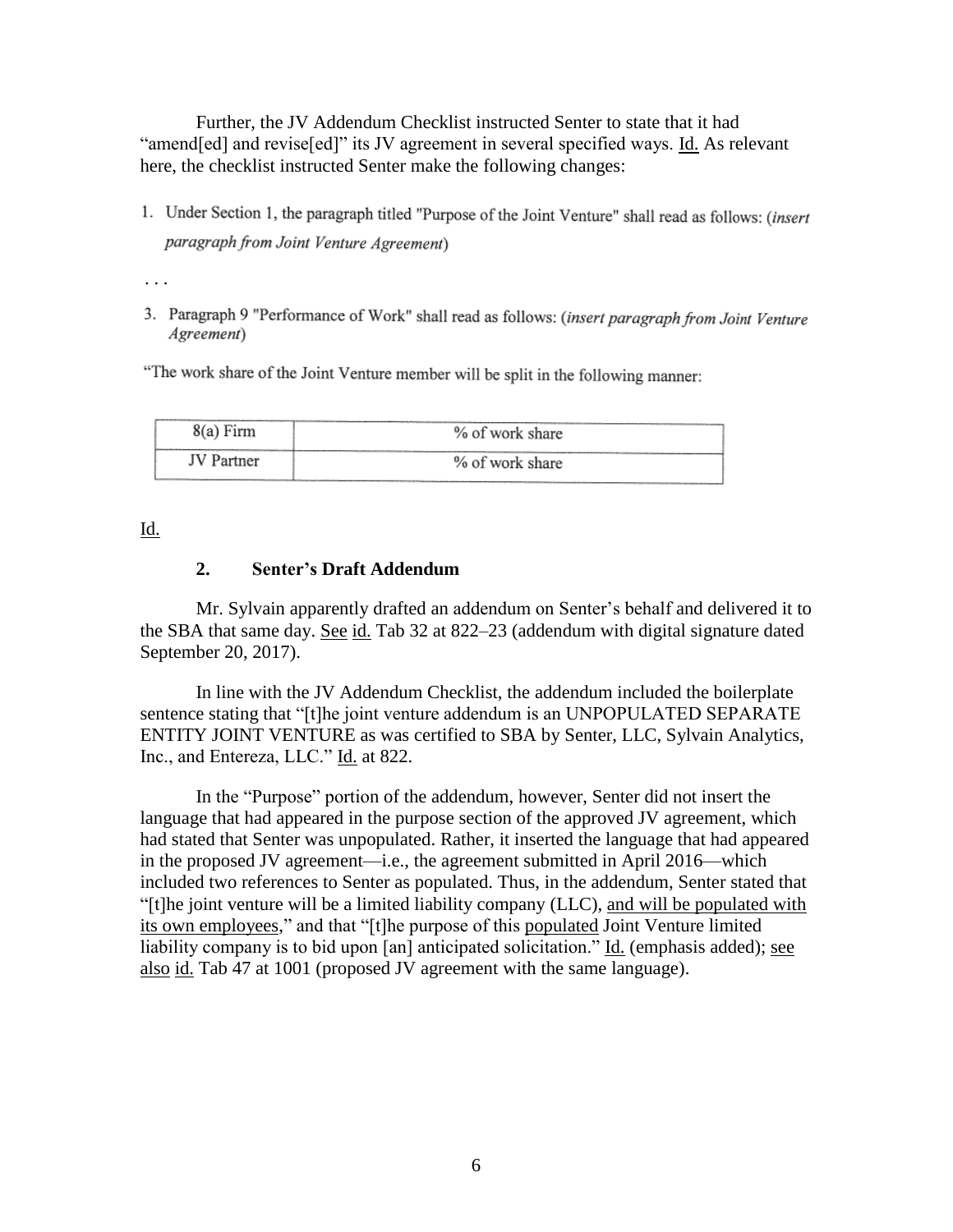As to the "Performance of Work" portion of the addendum, Senter included language nearly identical to that found in the "Ensured Performance" section of both its proposed and approved JV agreements, and added the following table:

"The work share of the Joint Venture member will be split in the following manner:

| $8(a)$ Firm | 51% of work share |
|-------------|-------------------|
| JV Partner  | 49% of work share |

Id. Tab 32 at 823; see also id. Tab 47 at 1003.

# **3. The SBA's Review of the Draft Addendum and Senter's Revised Addendum**

Mr. Soares reviewed the draft addendum and replied to Mr. Sylvain on September 21, 2017. Id. Tab 43 at 976. He stated that he had "found some issues" with the addendum that Mr. Sylvain needed to correct, and noted that he had attached a copy of the addendum with his notes on it to "facilitate editing." Id. First, "[o]n paragraph 1," he asked Mr. Sylvain to "please state the 'need' for this JV." Id. Second, "[o]n paragraph 2," he noted that Mr. Sylvain should "delete [the] highlighted line."<sup>5</sup> Id. Third, "[o]n paragraph 3," he requested that Mr. Sylvain "expand on the source of labor, what exactly are you going to perform." Id.

Later that day, Mr. Sylvain sent Mr. Soares an updated addendum.<sup>6</sup> See id. at 975–76. Mr. Soares reviewed it and quickly replied to Mr. Sylvain, informing him that "[b]y 'need' I mean a needs statement; why can['t] you perform this on your own? Why is it necessary to bring in a partner to perform the tasks listed on the requirement? One or two lines should suffice." Id. at 975. Mr. Sylvain then replied with another version of the addendum, stating that he had "added the reason for keeping Entereza on the team as requested," and that he "hope[d] [the] 3rd time is a charm." Id.

The record appears to include a copy of this second revised addendum (hereinafter, the "revised addendum").<sup>7</sup> Id. at 978–79. Notably, like the draft addendum and the proposed JV agreement, the "Purpose" section of the revised addendum described

 $<sup>5</sup>$  Although the attachment to Mr. Soares's email does not appear to be included in this</sup> portion of the administrative record, in the copy of the addendum found at Tab 32 of the record, the line reading "[t]he joint venture will be a limited liability company (LLC) and will be populated with its own employees" is highlighted. See AR Tab 32 at 822.

<sup>&</sup>lt;sup>6</sup> This version of the addendum does not appear to have been included in the record.

 $^7$  Although the revised addendum is dated September 20, 2017, it includes an electronic signature from Mr. Sylvain that is timestamped September 21, 2017, at "21:56:03 + 02'00'." AR Tab 43 at 979.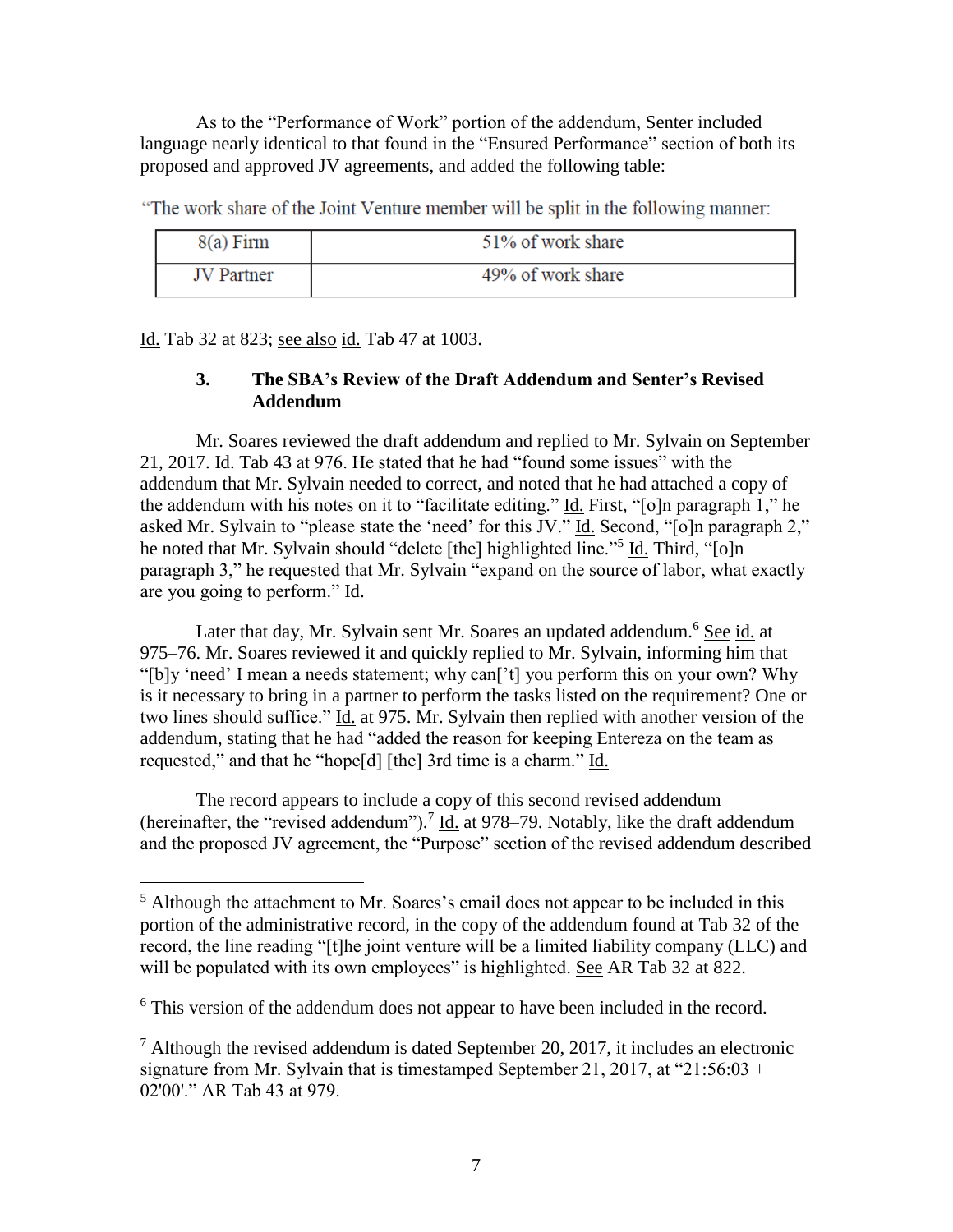Senter as "a limited liability company (LLC) [that] will be populated with its own employees." Id. at 978. It further stated that "[t]he purpose of this populated Joint Venture . . . is to bid upon [the] solicitation" involved in this case. Id.

In addition to this language, the revised addendum's "Purpose" section included representations that "Entereza brings strong Instructional Design knowledge pertaining to this client" and that "this team brings strong cohesion and collaborative pedigree benefiting this client." Id.

Further, the revised addendum's "Performance of Work" section included a new sentence describing the "resources" that Sylvain, the 8(a) firm, would "provide." Id. at 979. These include "Project Management," "Software Developer," "Quality Assurance," and "Instructional Designer." Id. This list resembles, but does not mirror, the list found in the "Contract Performance" section of the approved JV agreement, where Senter specified which JV member would provide certain employees on the contract. See id. Tab 33 at 826.

## **4. The SBA's Denial**

 $\overline{a}$ 

The next day, September 22, 2017, Mr. Soares issued a denial letter informing Senter that it was ineligible to receive the contract. Id. Tab 35C at 839. Mr. Soares explained that the SBA had "reviewed the ... [a]ddendum dated September 20, 2017[,] which amend[ed] the Joint Venture Agreement of SYL-Entereza dba Senter, LLC"—i.e., the approved JV agreement.<sup>8</sup> Id. Mr. Soares found that "the Joint Venture Agreement, as amended by the . . . [a]ddendum, does not meet the requirement of 13 CFR § 124.513 for program eligibility." Id. (emphasis omitted).

Mr. Soares observed that "[t]he [a]ddendum appear[ed] to certify that an Unpopulated separate entity joint venture was approved by SBA." Id. "However," he continued, "after initial review, SBA found no evidence." Id. According to Mr. Soares, "[t]he initial joint venture approved by SBA on September 1, 2016 was Populated, and a new joint venture was not tendered." Id. Further, he determined that "the [a]ddendum . . . did not adequately describe the sub-contracting vehicle that will split performance between the entity members." Id. And he noted that "[a]s an unpopulated joint venture there should be no employees from . . . Senter, LLC." Id.

Having described these facts and determinations, Mr. Soares concluded that "[d]ue to discrepancies and lack of supporting documents . . . Addendum 1 to JV Agreement of SYL-Entereza dba Senter, LLC by and between Sylvain Analytics, Inc., and Entereza, LLC is not legally sufficient." Id. (emphasis in original). That same day, the SBA notified the Coast Guard that Senter was ineligible for the award. Id. Tab 27 at

<sup>&</sup>lt;sup>8</sup> As noted, although the revised addendum was dated September 20, 2017, it was electronically signed on September 21, 2017. See supra n.7. Thus, the Court presumes that Mr. Soares was referring to the revised addendum throughout the denial letter.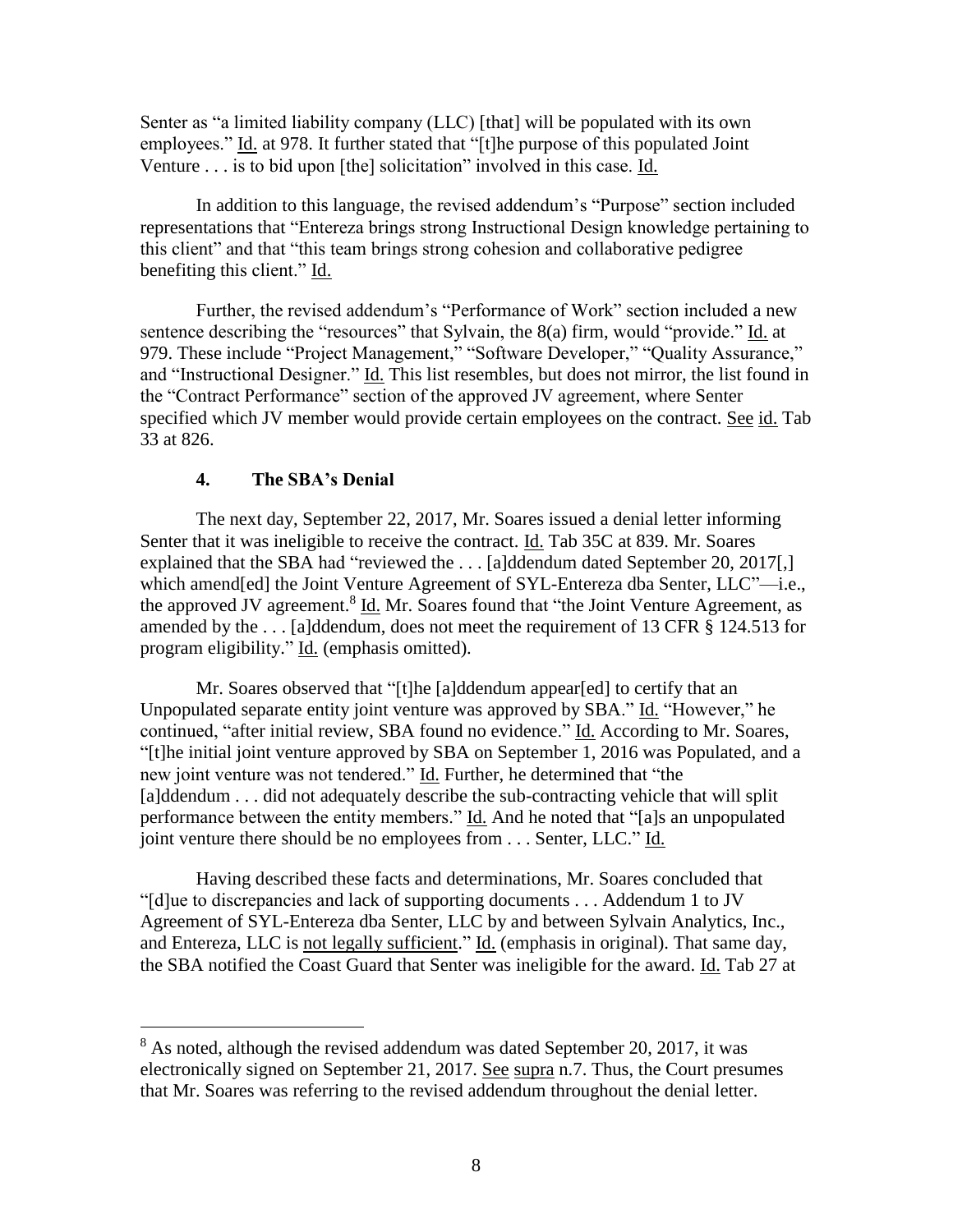800. The Coast Guard accordingly issued the award to the second-in-line offeror. See id.; see also id. Tab 29 (award notice).

## **E. Post-Denial Actions**

After the SBA issued the denial letter, on September 28, 2017, Entereza's president, Virginia Buckmelter, contacted the SBA to express her belief that Senter was, in fact, an approved, unpopulated JV. See id. Tab 42 at 921. In support, she cited the amended JV agreement dated August 29, 2016 (which, as described above, was not the version that the SBA ultimately approved). Id. According to the SBA's notes, Ms. Buckmelter also indicated that she believed Senter was "grandfathered into the old regulation." Id. (quotation omitted). The SBA then held a conference call with representatives from Sylvain and Entereza on October 5, 2017, but it did not change its position after this discussion. See id.

A week later, on October 12, 2017, the Deputy District Director of the SBA's Richmond office, Shirelle Taliaferro, emailed Pamela Mannion, a Supervisory Business Opportunity Specialist in the D.C. office, to request information about Senter. Id. Tab 39 at 885. Ms. Taliaferro noted that the Richmond office had "recently disapproved an offer letter for [Senter's] JV because the one we had in the file was populated." Id. Senter's position, however, was that "they had a[n] unpopulated JVA approved by the DC office." Id. That same day, October 12, 2017, Ms. Mannion informed Ms. Taliaferro that she "ha[d] a[n] unpopulated joint venture for [Senter]." Id. at 884.

At around this same time, on October 11, 2017, Ms. Buckmelter contacted the SBA's ombudsman to request a "review [of] the actions that le[d] up to the SBA informing the United States Coast Guard that Senter, LLC was a populated Joint Venture (JV) and was, therefore, ineligible for [the] contract award." Id. Tab 45B at 999; see also id. Tab 45A. She claimed that, to the contrary, "Senter is an unpopulated JV, as amended on 8/29/2016, and approved by the SBA on 09/01/2016 and was indeed eligible for the . . . contract award." Id. Tab 45B at 999. On the same day, Ms. Buckmelter sent a similarly worded email to Senator Martin Heinrich of New Mexico, whose office then initiated a congressional inquiry to which the SBA was required to respond. See id. Tabs 44A–B.

Soon thereafter, in a November 16, 2017 Memo to File, the Richmond office detailed the reasoning behind its denial decision. Id. Tab 42 at 906. According to the memo, when reviewing the addendum, the SBA "discovered discrepancies between the original Joint Venture Agreement and [the] Addendum." Id. These discrepancies included "[n]o wet signatures or electronic signatures by both members"; "[n]ature of work performance by employees wasn't specific"; and "[c]ontrol issues lodged in favor of nondisadvantaged incumbent." Id.

The memo also noted that "[t]he approved JV . . . still had elements of a populated agreement." Id. Further, according to the memo, "despite the label of being unpopulated," the addendum "still followed the populated framework for work performance." Id. Having made these observations, the memo concluded by noting that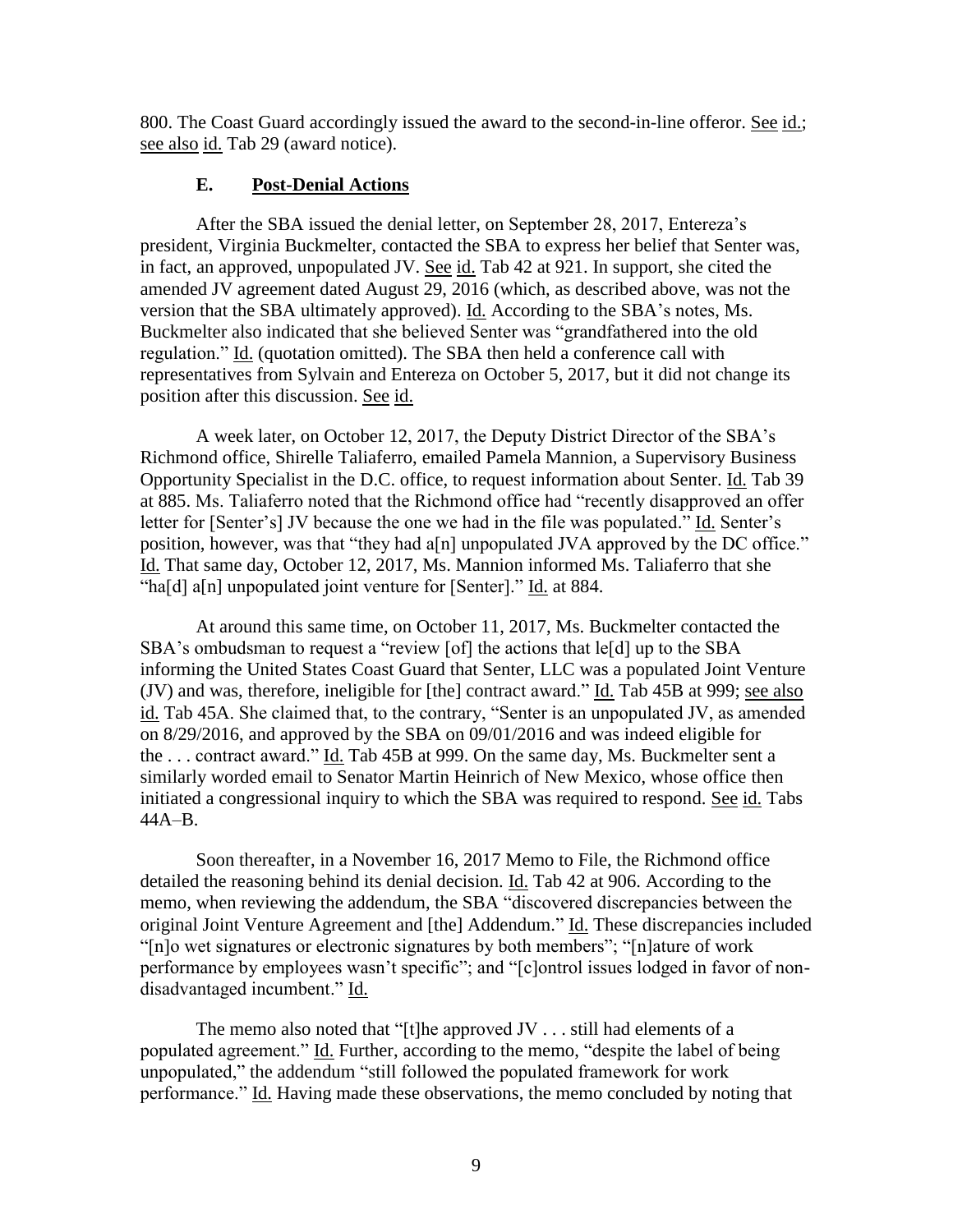"[i]t is unclear as to what Sylvain Analytics, Inc. brings to the joint venture other than its 8(a) status." Id.

## **III. This Action**

Senter filed its complaint in this Court on November 8, 2017. ECF No. 1. It alleges that it "established with documentation that it was an un-populated joint venture," and that the SBA consequently erred when it determined that it was ineligible for the award. **Id. [1]** 9, 13, 16.

Following a status conference, the government compiled and filed the administrative record. ECF No. 14. Senter then filed a motion for judgment on the administrative record on February 5, 2018. ECF No. 24. The government filed a crossmotion for judgment on the administrative record on March 8, 2018. ECF No. 28. The Court heard oral argument on April 24, 2018.

#### **DISCUSSION**

#### **I. Jurisdiction**

The Court of Federal Claims' bid protest jurisdiction is defined by 28 U.S.C. § 1491(b)(1). That statute grants the Court jurisdiction to "render judgment on an action by an interested party objecting to . . . a proposed award or the award of a contract or any alleged violation of statute or regulation in connection with a procurement or a proposed procurement." Id. As the Federal Circuit has observed, "[o]n its face, the statute grants jurisdiction over objections to a solicitation, objections to a proposed award, objections to an award, and objections related to a statutory or regulatory violation so long as these objections are in connection with a procurement or proposed procurement." Sys. Application & Techs., Inc. v. United States, 691 F.3d 1374, 1380–81 (Fed. Cir. 2012).

As indicated by the statute, a plaintiff must be an "interested party" to have standing to invoke the Court's bid protest jurisdiction. CGI Fed. Inc. v. United States, 779 F.3d 1346, 1348 (Fed. Cir. 2015); Myers Investigative & Sec. Servs., Inc. v. United States, 275 F.3d 1366, 1369–70 (Fed. Cir. 2002). According to the Federal Circuit, an "interested party" under  $28 \text{ U.S.C. } 81491(b)(1)$  is "an actual or prospective bidder . . . whose direct economic interest would be affected by the award of the contract." CGI Fed., 779 F.3d at 1348 (quoting Am. Fed'n of Gov't Emps., AFL-CIO v. United States, 258 F.3d 1294, 1299 (Fed. Cir. 2001)); see also Info. Tech. & Applications Corp. v. United States, 316 F.3d 1312, 1319 (Fed. Cir. 2003). An offeror has a direct economic interest if the alleged errors in the procurement caused it to suffer a competitive injury or prejudice. Myers Investigative & Sec. Servs., Inc., 275 F.3d at 1370 (holding that "prejudice (or injury) is a necessary element of standing").

It is well established that an SBA decision on an offeror's eligibility for a setaside contract is a decision made "in connection with" a procurement. Dorado Servs., Inc. v. United States, 128 Fed. Cl. 375, 383–85 (2016); RCD Cleaning Serv., Inc. v. United States, 97 Fed. Cl. 582, 588 (2011); Mission Critical Sols. v. United States, 96 Fed. Cl. 657, 661 (2011); see also Sys. Applications & Techs., Inc., 691 F.3d at 1381 (observing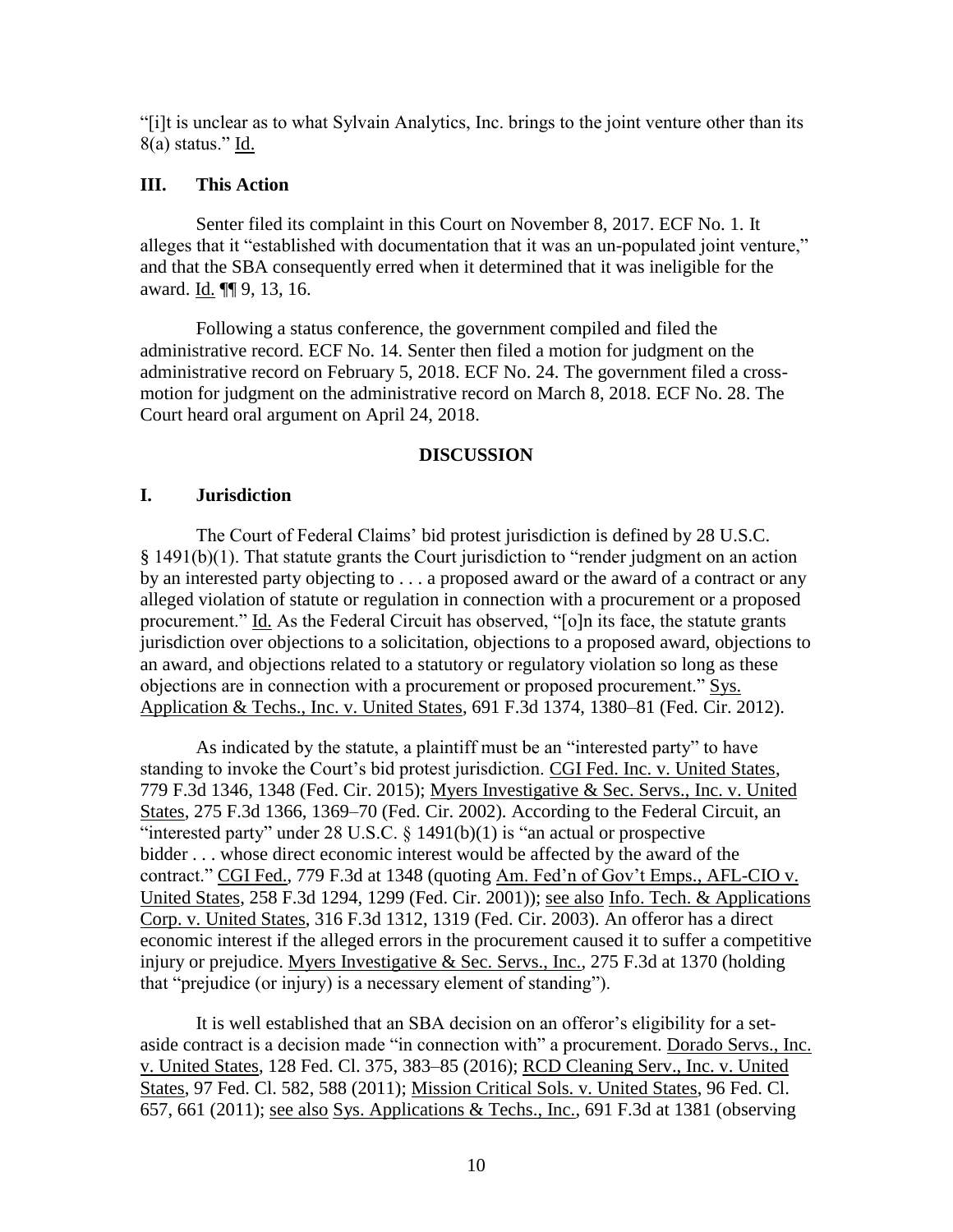that "a narrow application of section  $1491(b)(1)$  does not comport with the statute's broad grant of jurisdiction over objections to the procurement process"); RAMCOR Servs. Grp., Inc. v. United States, 185 F.3d 1286, 1289 (Fed. Cir. 1999) (describing the text of the jurisdictional grant as "very sweeping in scope"). And because Senter was the apparent successful offeror before the SBA determined that it was ineligible for the award, it clearly has a direct economic interest in the contract award. It therefore has standing to bring this bid protest.

# **II. The Merits of the Parties' Cross-Motions for Judgment on the Administrative Record**

# **A. Standard for Granting Judgment on the Administrative Record**

Pursuant to Rule 52.1 of the Rules of the Court of Federal Claims (RCFC), the court reviews an agency's procurement decision based on the administrative record. See Bannum, Inc. v. United States, 404 F.3d 1346, 1354 (Fed. Cir. 2005). The court makes "factual findings under RCFC [52.1] from the record evidence as if it were conducting a trial on the record." Id. at 1357. Thus, "resolution of a motion respecting the administrative record is akin to an expedited trial on the paper record, and the [c]ourt must make fact findings where necessary." Baird v. United States, 77 Fed. Cl. 114, 116 (2007), aff'd, 285 F. App'x 746 (Fed. Cir. 2008). The court's inquiry is "whether, given all the disputed and undisputed facts, a party has met its burden of proof based on the evidence in the record." A&D Fire Prot., Inc. v. United States, 72 Fed. Cl. 126, 131 (2006). Unlike a summary judgment proceeding, genuine issues of material fact will not foreclose judgment on the administrative record. Bannum, Inc., 404 F.3d at 1356.

# **B. Standard of Review in Bid Protest Cases**

The court reviews challenges to a procurement decision under the same standards used to evaluate an agency action under the Administrative Procedure Act, 5 U.S.C. § 706. See 28 U.S.C. § 1491(b)(4) (stating that "[i]n any action under this subsection, the courts shall review the agency's decision pursuant to the standards set forth in section 706 of title 5"). Thus, to successfully challenge an agency's procurement decision, a plaintiff must show that the decision was "arbitrary, capricious, an abuse of discretion, or otherwise not in accordance with law." 5 U.S.C. § 706(2)(A); see also Bannum, Inc., 404 F.3d at 1351. This "highly deferential" standard "requires a reviewing court to sustain an agency action evincing rational reasoning and consideration of relevant factors." Advanced Data Concepts, Inc. v. United States, 216 F.3d 1054, 1058 (Fed. Cir. 2000) (citing Bowman Transp., Inc. v. Ark.-Best Freight Sys., Inc., 419 U.S. 281, 285 (1974)).

In a bid protest action, the protester "bears a heavy burden" in attempting to show that [the] agency's decision lacked a rational basis, and the court's function is limited to "determin[ing] whether 'the . . . agency provided a coherent and reasonable explanation of its exercise of discretion.'" Impresa Construzioni Geom. Domenico Garufi v. United States, 238 F.3d 1324, 1332–33, 1338 (Fed. Cir. 2001) (quoting Latecoere Int'l, Inc. v. U.S. Dep't of Navy, 19 F.3d 1342, 1356 (11th Cir. 1994)). Thus, to prevail, the agency need only articulate a "rational connection between the facts found and the choice made";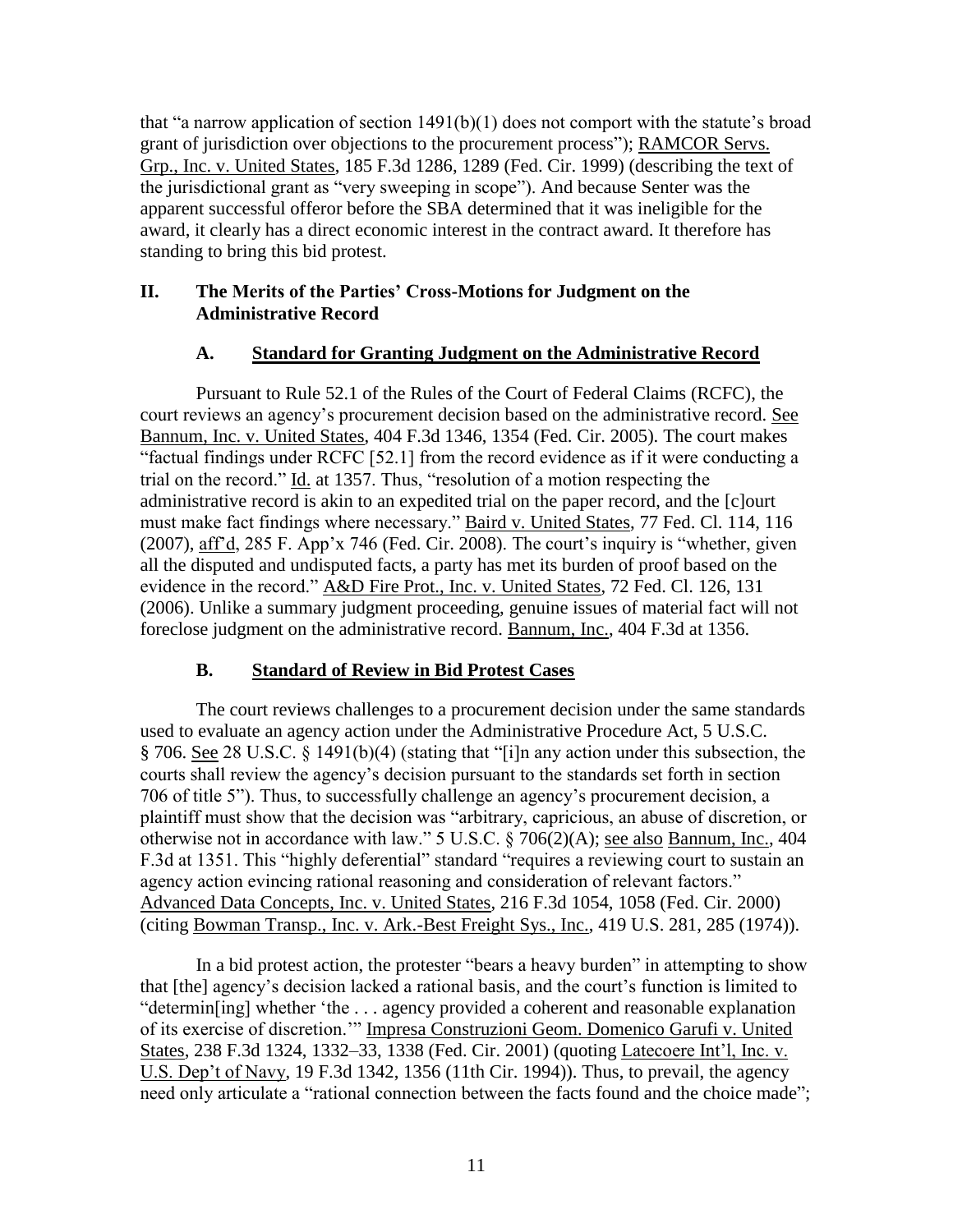and the court will "uphold a decision of less than ideal clarity if the agency's path may reasonably be discerned." Motor Vehicle Mfrs. Ass'n of U.S., Inc. v. State Farm Mut. Auto. Ins. Co., 463 U.S. 29, 43 (1983) (quotations omitted).

# **C. Application to This Case**

When bidding on a set-aside contract, the offeror must demonstrate to the SBA that it is eligible to receive the contract. See Dorado, 128 Fed. Cl. at 385–86; RCD Cleaning, 97 Fed. Cl. at 588; Mission Critical Sols., 96 Fed. Cl. at 663–64; see also FAR 19.805-2(b)(1) ("In either negotiated or sealed bid competitive 8(a) acquisitions[,] SBA will determine the eligibility of the apparent successful offeror and advise the contracting office . . . after receipt of the contracting office's request for an eligibility determination."). Here, the Court concludes that the SBA's determination that Senter failed to demonstrate its eligibility had a rational basis in the record.

First, it is clear from the record that the documents Senter submitted to the SBA contained a dizzying array of inconsistencies and ambiguities pertinent to its status as populated or unpopulated. Thus, as discussed, the approved JV agreement described Senter as populated in the "Contract Performance" section but as unpopulated in the "Purpose" section. See AR Tab 33 at 824, 826. Further, although the agreement's "Contract Performance" section specified which JV member would supply certain employees, there is no indication that it listed all the employees who would perform substantive work on the contract, leaving open the possibility that the JV itself might employ some individuals who would perform substantive work.<sup>9</sup> See id. at 826.

Far from offering clarity, the revised addendum compounded the confusion. In particular, the addendum's "Purpose" section twice described Senter as populated, despite Mr. Soares's direct instruction to take out a line referring to Senter as populated. See id. Tab 43 at 976, 978; id. Tab 32 at 822. And because the addendum "amend[ed] and revise[d]" the agreement, these changes also had the effect of removing the agreement's sole express reference to Senter as unpopulated. Id. Tab 43 at 978.

The addendum's "Performance of Work" section further muddied the waters. As noted, the approved JV agreement traced the sourcing of five employees who would perform substantive work on the contract: the Project Manager, the Systems Architect, and the Software Developer (from Sylvain); and the Instructional Designer and the Curriculum Developer (from Entereza). Id. Tab 33 at 826. But the revised addendum

<sup>&</sup>lt;sup>9</sup> Further, as the government points out, the approved JV agreement's representation that Sylvain would provide the Project Manager ultimately was not born out in Senter's proposal. See AR Tab 24 at 650, 654 (proposing Entereza's Dr. Barbra Portzline as the Project Manager). In the revised addendum, Senter tweaked the "Contract Performance" section's language slightly, stating that Sylvain would provide "Project Management" rather than the Project Manager. See id. Tab 43 at 979. Nonetheless, the Court notes that the SBA's regulations require that an employee of the 8(a) concern be designated as the project manager. 13 C.F.R. § 124.513(c)(2).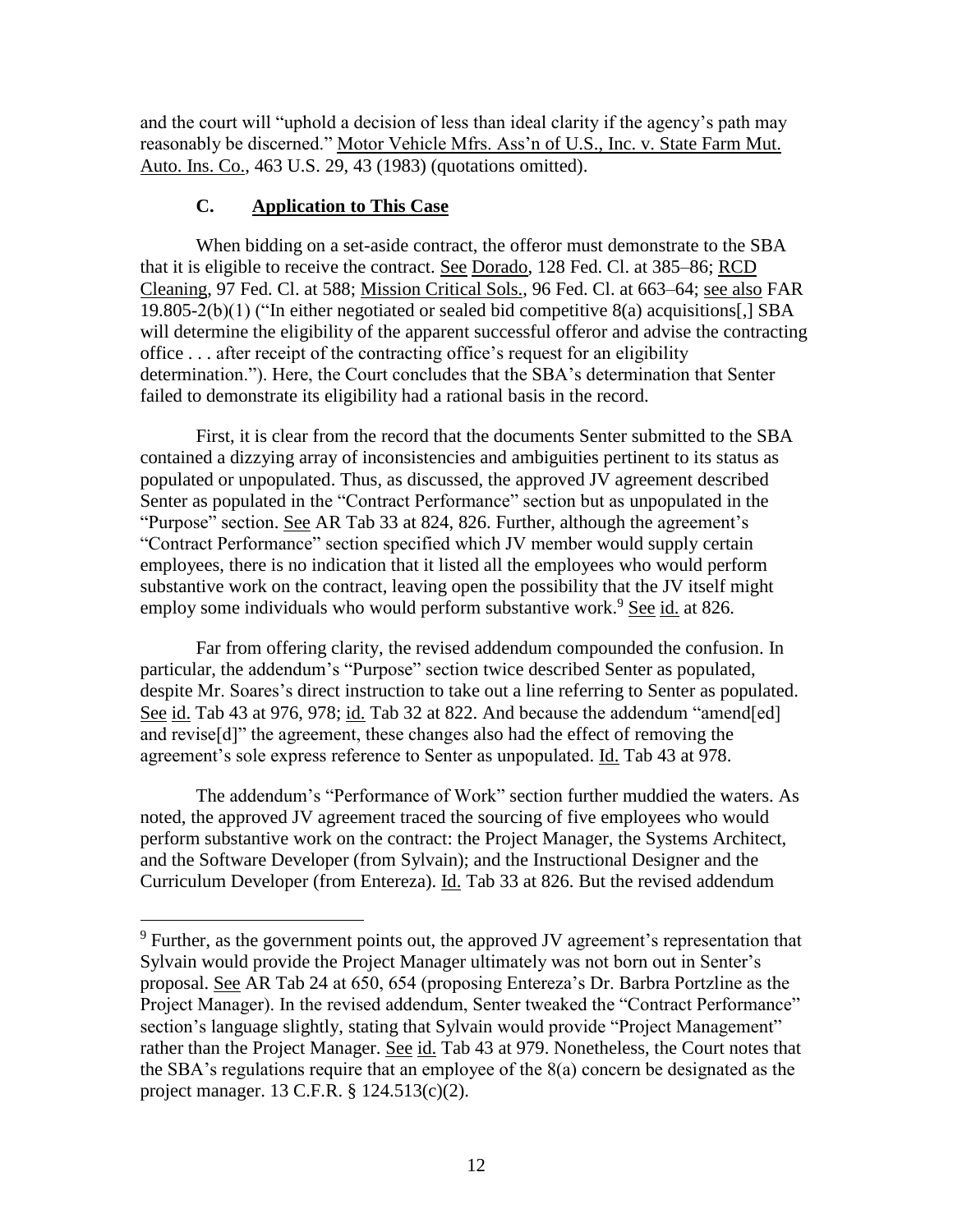expressly linked just two employees to Sylvain, rather than three, and one of those—the Instructional Designer—had previously been sourced to Entereza. See id. Tab 43 at 979. Compared to the equivalent section in the approved JV agreement, these revisions obscured Senter's employment structure, rather than making it clearer that Senter itself would not employ any individuals performing substantive work on the contract.

As noted above, in the September 22, 2017 denial letter, the SBA gave several reasons for finding that Senter had failed to establish that it was an unpopulated JV, including that "[t]he initial joint venture approved by SBA on September 1, 2016 was Populated"; that "the [a]ddendum . . . did not adequately describe the sub-contracting vehicle that will split performance between the entity members"; and that "[d]ue to discrepancies and lack of supporting documents," the addendum was "not legally sufficient." See id. Tab 35C at 839 (emphasis omitted). Senter takes issue with the first of these, arguing that the SBA in fact approved an unpopulated JV agreement in September 2016, not a populated one. See Mot. for J. on the Admin. R. (Pl.'s Mot.) ¶¶ 7, 20, ECF No. 24.

The record, however, does not provide the Court with any definitive insight into what (if anything) the SBA concluded about Senter's status as populated or unpopulated when it approved the JV agreement. Thus, as noted, the September 1, 2016 approval recommendation does not mention whether Senter is populated or unpopulated. AR Tab 38 at 880–83. And the record lacks any contemporary correspondence between Senter and the SBA regarding the reasons why Senter submitted the revised JV agreement and then the approved JV agreement in the run-up to the SBA's approval.

Senter's argument thus relies mainly on Ms. Mannion's October 12, 2017 email stating that the SBA's D.C. office "ha[d] a[n] unpopulated joint venture" on file for Senter. See Pl.'s Mot. ¶ 5 (citing AR Tab 39 at 884–85). But this later-in-time document neither directly sheds light on the SBA's thinking in September 2016, when it approved the JV agreement, nor accounts for the changes made by the revised addendum, which amended and revised the approved JV agreement. And even assuming that the D.C. office approved the JV as unpopulated, the SBA was not foreclosed from revisiting that determination at a later date, particularly given that the record before it now included the addendum.

Finally, and in any event, the other rationales articulated in the denial decision that the addendum "did not adequately describe the sub-contracting vehicle that will split performance between the entity members," and that "[d]ue to discrepancies and lack of supporting documents" the addendum was "not legally sufficient"—are thoroughly supported by the record. See AR Tab 35C at 839 (emphasis omitted). These grounds alone provide sufficient reason to uphold the SBA's denial decision, and Senter challenges them only obliquely. Thus, it claims that the "Court has not been presented with any evidence of the standards used by the SBA in determining the insufficiency of the addendum." Pl.'s Mot. ¶ 19.

The SBA's regulations (with which Senter is presumed to be familiar), however, provide detailed guidance on the information that must be included in a JV agreement